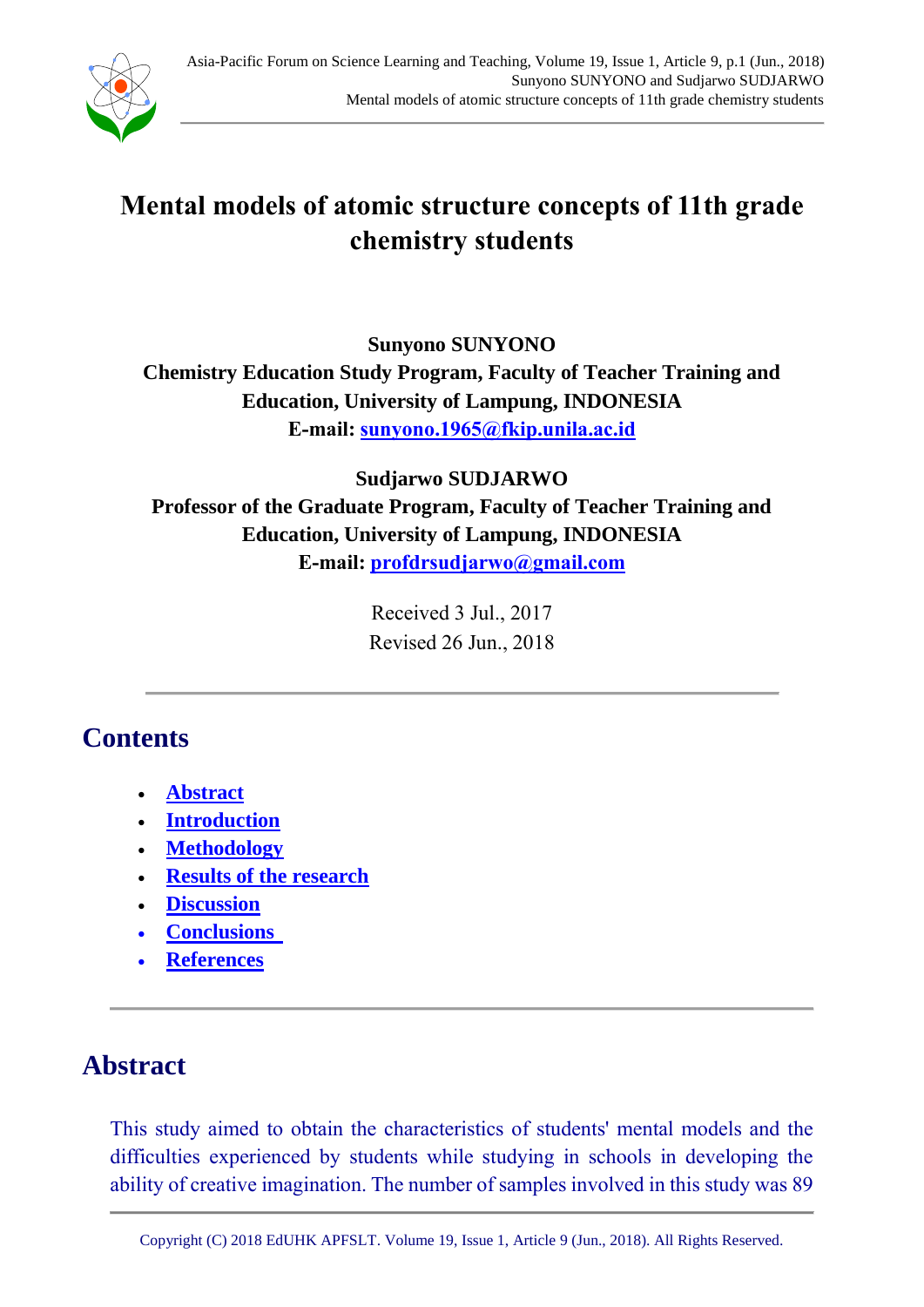

students of grade 11. The instrument used to achieve that goal were a test mental models in the form of essay and interview guides. Results of the research show that (1) The majority of high school students still have an understanding of chemistry at the macro level, the ability of reasoning is only able to produce a very simple mental model that is still in the low category. (2) Students have difficulty in interpreting the chemical phenomena to develop their mental models. One implication of these findings is learning chemistry in senior high school need to be designed with a strategy that is able to optimize the ability of the creative imagination of students in an effort to improve the ability to reason, interpret and represent chemical phenomena in problem-solving.

**Keywords:** Atomic Structure; Chemistry Students; Mental Models.

## <span id="page-1-0"></span>**Introduction**

The mental model can be described as a conceptual model, mental representation, mental imagery, mental processes, a construction which cannot be observed, and personal cognitive representation (Chittleborough & Treagust, 2007; Johnstone, 1993). According to Buckley & Boulter (2000) that mental model is an intrinsic representation of an object, idea or process that generated individually for cognitive function. A person uses the mental model to express the reason, describe, explain, and predict phenomena in a model of expression in a variety of formats (eg, verbal descriptions, diagrams, simulations or models of concrete) to communicate their ideas to others or for troubleshooting.

A group of researchers in the field of education and learning of chemistry using the definition of mental models as "a representation of an idea, object, event, process or system" (Gilbert, 1997). A mental model is an internal representation, a cognitive representation that is used to understand the phenomenon, and to describe, explain, predict, and, sometimes, control them (Johnson-Laird, 1980; Johstone, 1993; Treagust, Chittleborough & Mamiala, 2003). By using this definition, a group of researchers in chemistry study has shown that learning with a variety of representations is essential to increase students' understanding of chemistry concepts, especially the use of visualization representations to explain the phenomenon of submicro (Devetak, Erna, Mojca & Glažar, 2009; Yakmaci-Guzel & Adadan, 2013), so that students' mental models can be recognized. Mental models are global and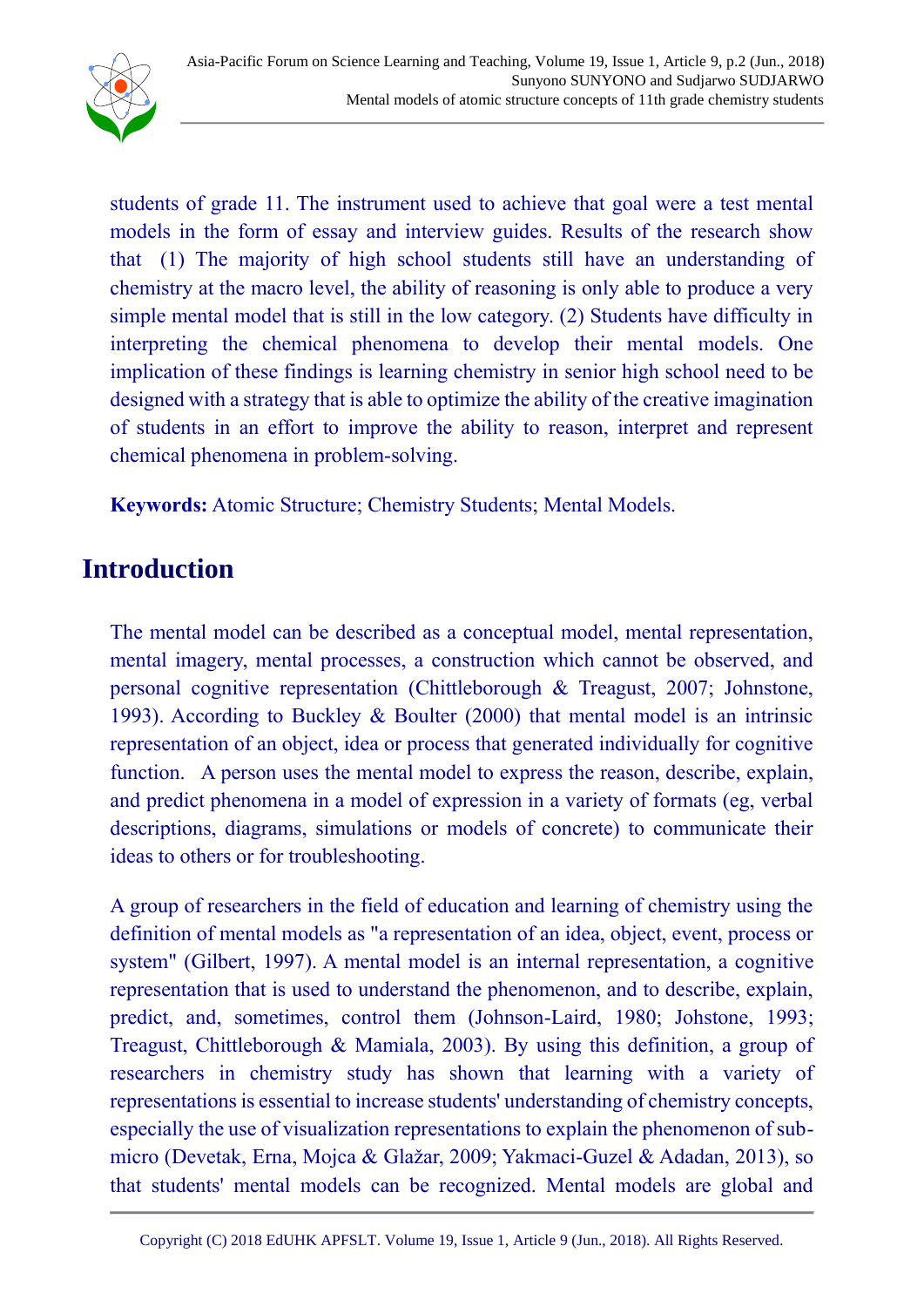

dynamic constructs, integrating various elements, which "may be understood as fully implemented representations of objects, states, or events" (Rickheit & Sichelschmidt, 1999) and serve as mental simulations that accomplish cognitive tasks such as understanding, reasoning, prediction, and creative problem solving (Johnson-Laird, 1980). For this reason, Franco et al. (1999) argued that studies of students' mental models may offer a better understanding of students' alternative conceptions. Students' mental models that are reported in the literature are inconsistent with the actual scientific or teaching models, and are not only considered flawed or found to contain some misconceptions (Coll & Treagust, 2003; Vosniadou & Brewer, 1992) but are also usually simplistic (Coll, 2008; Coll & Treagust, 2003). Therefore, the research reported in this paper seeks to add to the body of literature, by providing indepth insight into students' understanding of atomic structure as expressed through their mental models.

Some research on mental models has indicated that indicated that many students have a very simple mental model of chemical phenomena, such as models of atomic and molecular are described as the discrete and concrete structure but do not have the skills to build a mental model (Johnstone, 1993; Buckley & Boulter, 2000; Park, 2006; Wang, 2007). In addition, students construct mental models it is possible to do through the transformation of learning that emphasizes the three levels of chemical phenomena (Coll, 2008; Yakmaci-Guzel & Adadan, 2013; Sunyono, Yuanita & Ibrahim, 2015). Park (2006) reported that a creative visualization of the history of the development of atomic theory by using visual representations to the level submicro to explain how the atomic structure was formed based on theories that developed. Theories of the development of the atomic model drawn visually ranging from particle model (assuming of Democritus and definition of Dalton), the core model initiated by the findings of Thomson and Rutherford, Bohr model and the model of quantum mechanics. The picture can evoke sensory involvement of students, enriching experience and further by drawing, then the sensory participation in the body can provide a better learning experience (Hsu, 2014). The pictures are examples of creative imagination that can help students in understanding the phenomenon of sub-micro because the image can facilitate the process of thinking, and this image will also be able to help students in growing and improving their understanding of the diverse curricular topics. Through the visualization of images of sub-microscopic phenomena, students will more easily in the reasoning of the physical object is encountered, so that their mental model can be built easily. Thus,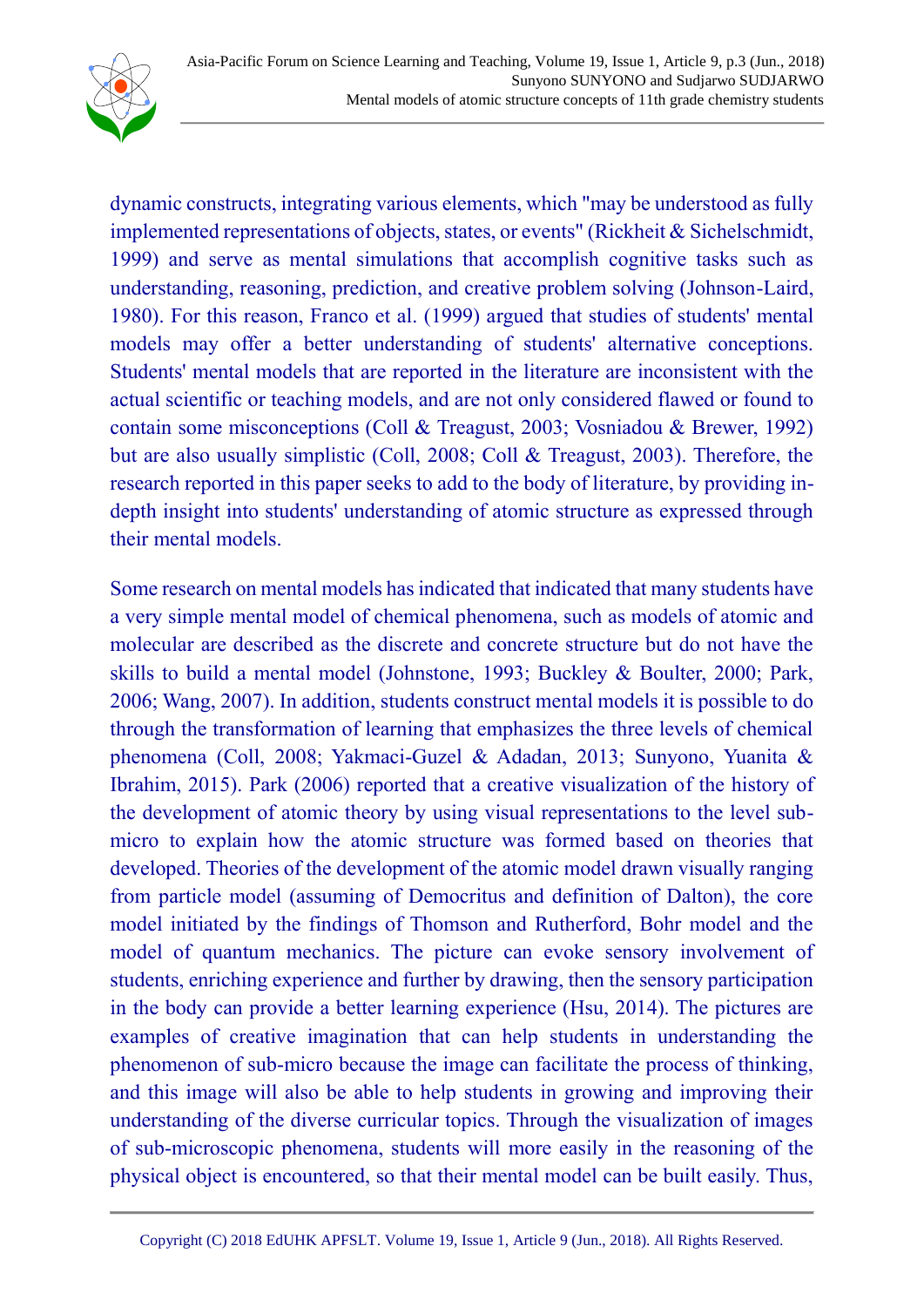

in assessing mental models, researchers used models expressed by the respondents surveyed, so that an interpretation of the research findings of researchers whose understanding is based on the mental models of the respondents expressed (Coll & Treagust, 2003). Some researchers have used a description of the question to determine a student's mental model. An example of a descriptive question asked to explore the student menta model is "What is vapor pressure? Please explain your answer (Tumay, 2014). Through the students' answers to these questions, the researchers classify mental model into several categories, wait for the level of representation (physical or conceptual-symbolic, for examples, the idea about a chemical single bond as a pair of shared electron versus a pair of overlapped t orbitals from two atoms) and mobility (static or dynamic) models (Coll & Treagust, 2003; Wang, 2007).

### **The research questions**

In this study, the nature of students' mental models of various levels of education is examined to identify and consider their conception of atomic structure. This paper is expected later has the potential to provide a better understanding of the difficulties students in in learning of atomic structure concepts. Hence, this study was conducted to answer the questions:

- *1. How are the characteristics of grade 11 students' mental models in understanding the concept of the structure of atoms?*
- *2. What are the difficulties experienced by students in doing creative imagination to interpret chemical phenomena in growing mental model?*

# <span id="page-3-0"></span>**Methodology**

### **Research design**

The study design followed the study design has been done by Sunyono & Yulianti (2015), that is qualitative with observation. The design of this study includes observational investigation, interviews, and tests of mental models filled out by the students. Observations aim to obtain data on the use of learning during this high school chemistry teacher in Lampung and data of students' mental models. Test of mental models conducted to reveal the reasoning abilities, interpretation, and representation of students' abilities. The ability is further defined as a mental model.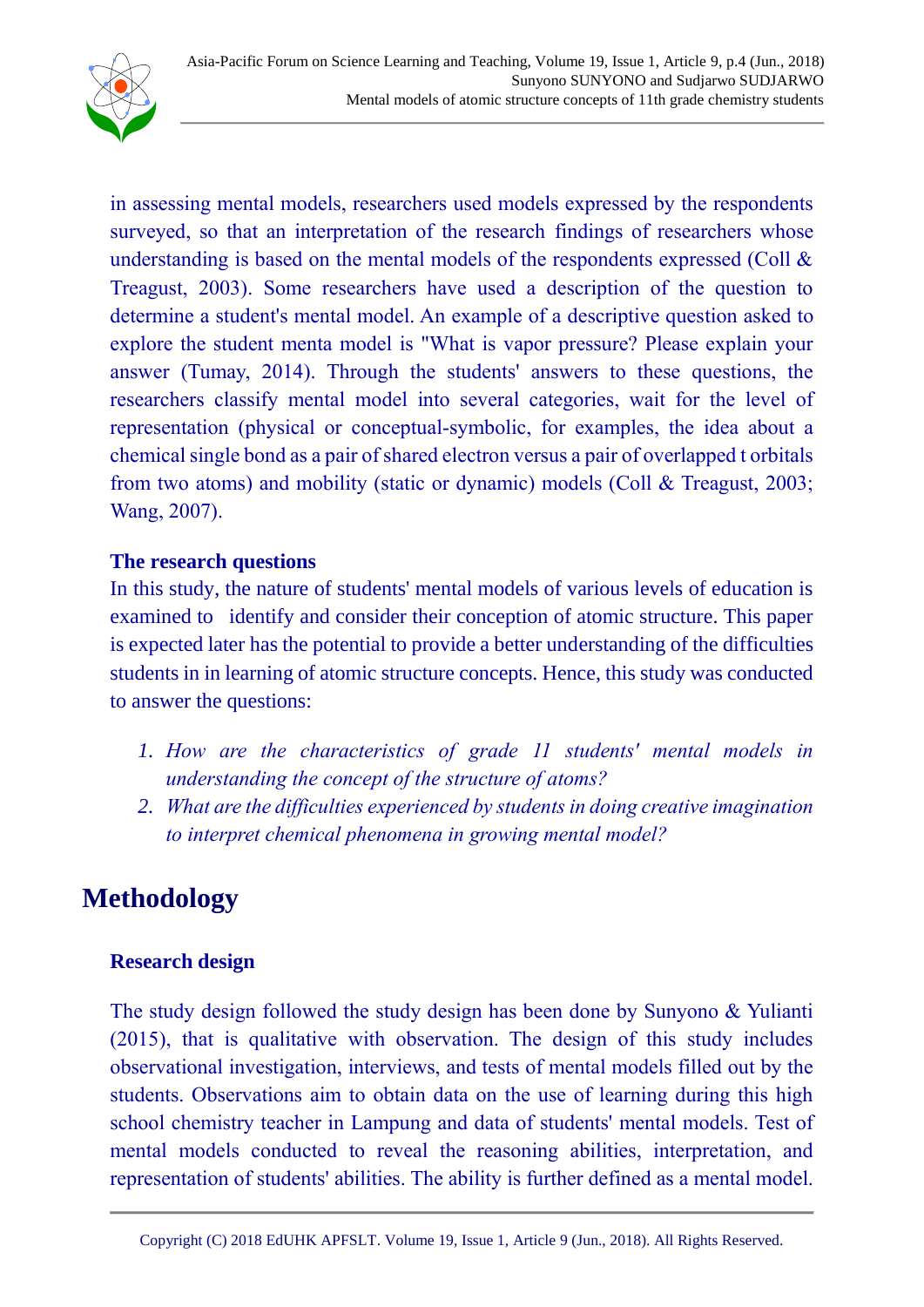

Interviews were conducted to reveal the students' difficulties in understanding, reasoning, interpret, and represent chemical phenomena.

### **Participants**

Participants of this study were taken from three districts/cities were selected randomly from all regions in Lampung province of Indonesia. The next randomly selected three high schools as a sample. Sampling the school used to get the respondent students with different backgrounds. Furthermore, each of the selected schools was taken randomly one class 11, in order to obtain three class 11 as a sample of a study with the overall number of students as many as 89 people. The three classes each derived from (1) senior high school in the provincial capital (School A: students who were in the neighborhood of employees and vendors) with the number of students as many as 30 people; (2) senior high schools near the provincial capital (School B: students in a farming environment) with the number of students as many as 29 people; and (3) senior high school far from the provincial capital (School C: students who are in the company's industrial/agro-industry) with the number of students as many as 30 people. Students from each school were given a questionnaire about learning undertaken by teachers, then given tests of mental models, further interviews after the student has completed the exam.

#### **Instrument and Procedure**

Selection of participants (high school students) as the sample has been done, then performed a survey/observation of these students. Surveying/Observation is assisted by a chemistry teacher from each school to be sampled, then students are asked to complete the observation sheet for 30 minutes. To ensure greater uniformity in the administration of the survey in all classes, teachers are asked not to provide opportunities for additional information beyond what is written in the survey. Investigative observations sheets include 10 items that must be answered students' questions related to the implementation of the study conducted by the teacher.

Tests of mental models used in the form of shaped test essay were adapted from a model developed by Park & Light (2009). The instruments of test of the mental model developed by Park & Light (2009) emphasize more on conceptual definitions ranging from atomic definitions, atomic structure explanations, identification of atomic parts, explanations of orbitals, orbital forms, and the number of electrons in each orbitals . In this study, Park & Light questions were modified starting from the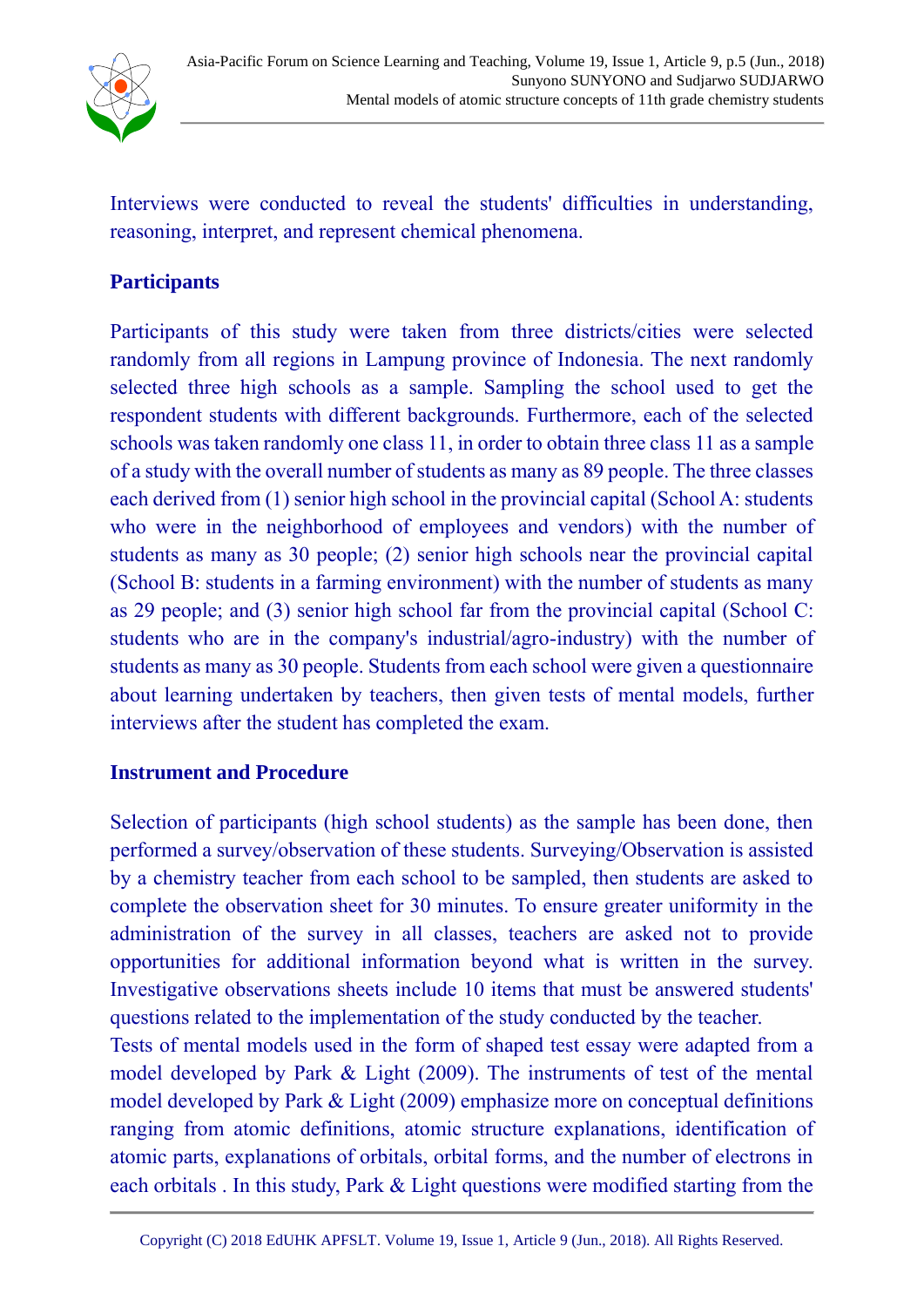

understanding of atomic structure in a process of chemical and physical change, representation of images of atomic structures (protons, electrons, and neutrons) of an atom based on experimental results from Rutherford, Thomson, Goldstein , and Chadwick. The question continues on the description of the Bohr atom model for a given atom complete with its energy level. The mental model of students as measured in this study is a conceptual mental model that appears in response to questions in the diagnostic tests on the topic of atomic structure (especially the nuclear model of the atom, Rutherford, Bohr, and wave mechanics). The instrument used to determine the appearance of students' mental models is a form of essay test, hereinafter called the Test of Atomic Structure Model (TASM). Question on diagnostic tests to see the emergence of mental models of the students in understanding the topic of atomic structure. Instruments of tests of mental models are validated in advance by the relevant experts, before being used in research. To validate the instrument used three experts in the field of chemistry and two experts in the field of psychology. Expert validation results show that 100% validators provide high assessment of the mental model test questions that have been made, so it can be said that the mental meodel test instrument has high content validity and can be used for research. The mental model test instrument consists of three TASM questions (see below).

**TASM-01.** Amongst these following stages, which one of these describe the process of physics change and which one describes a chemical change. Give your explanation!



### **TASM-02.**

a. Based on the experimental results of Rutherford, Thomson, Goldstein, and Chadwick. Give an explanation of the structure of atoms and draw an atomic model

complete with its parts (protons, electrons, and neutrons) from the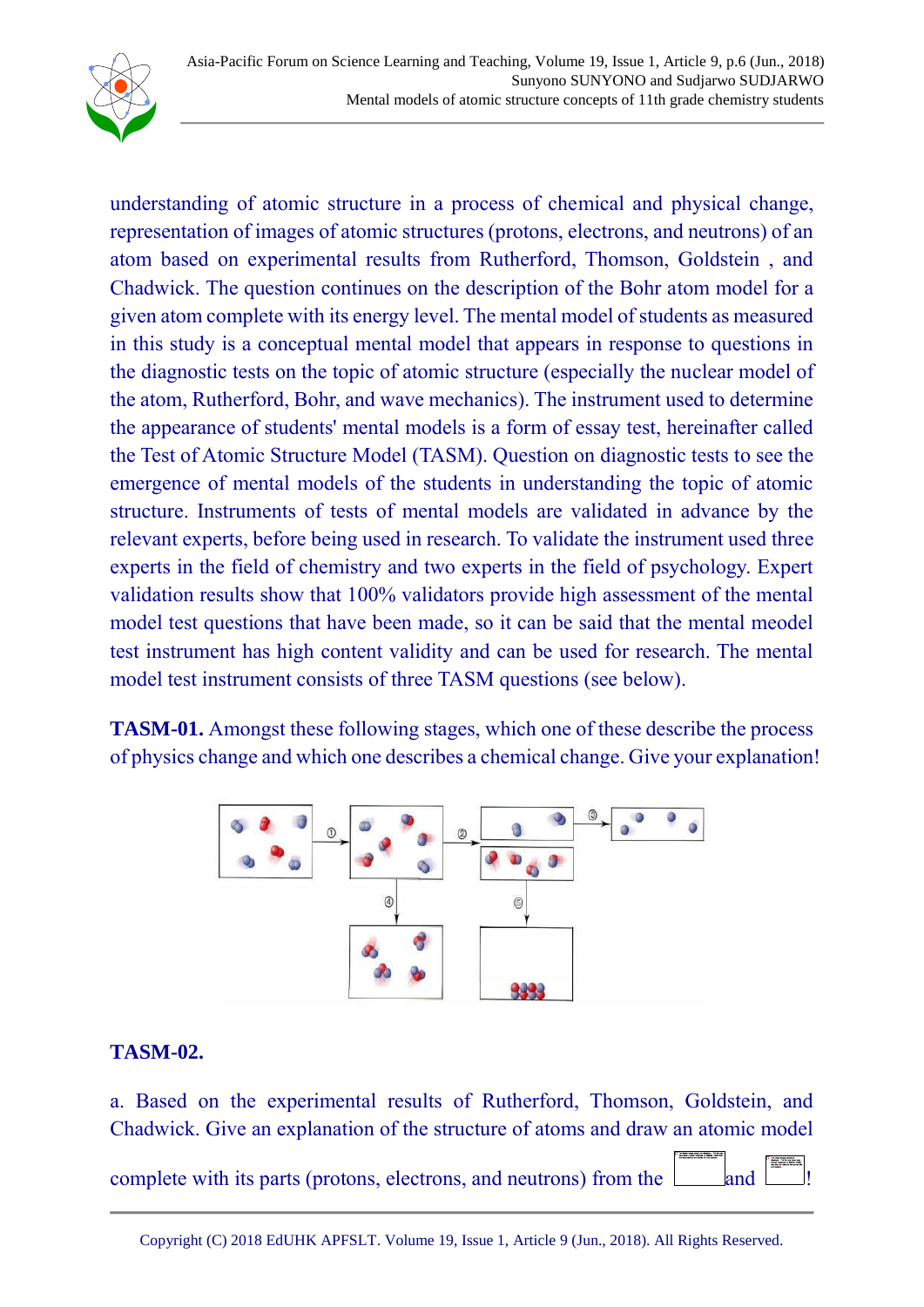

b. Write the element with the symbol  $\Box$  for each atom notation as described below.



**TASM-03**. Based on the Bohr model of the atom, the number of electrons for each energy level follows the equation  $2 n^2$ . Draw a picture the Bohr atomic model based on the results of your imagination of fluor atoms  $(Z = 9)$  and sodium atom  $(Z = 11)$ , complete with energy levels according to Bohr!

The interview guide was developed in this study is a semi-structured interview guide. The interview guidelines were developed by adapting of the interview guides developed by Park (2006), in the form of questions that ask students to provide an explanation for the student answers on tests of mental models. Interviews with students conducted to find out more about the answers to the students and the difficulties that arise in interpreting the phenomenon of a molecul ar level (submicro). Before being used in data collection, interview guides that have been prepared beforehand validated by relevant experts. Interview guides were validated by two psychologists and the results of all validators agreed that the interview guidelines could be used for the study. Interview guidelines of expert validation results are described in Table 1 below.

Interviews were conducted after scoring on a mental model test.. Interviews were conducted with three students were selected from the whole sample (89 students). Three students were randomly selected from three different schools and each school was chosen by one person as a respondent. The students selected for the interview were the students who scored highest on a mental model test. The consideration is students who have low test scores, ie students with mental models categorized "bad". Interviews with students were conducted to find out more about the responses of the students and the difficulties that arise in the creative problem-solving.

| <b>Category</b>           | <b>Questions</b> |
|---------------------------|------------------|
| <b>Definition of Atom</b> | What is an atom? |

Copyright (C) 2018 EdUHK [APFSLT.](http://www.eduhk.hk/apfslt) Volume 19, Issue 1, Article 9 (Jun., 2018). All Rights Reserved.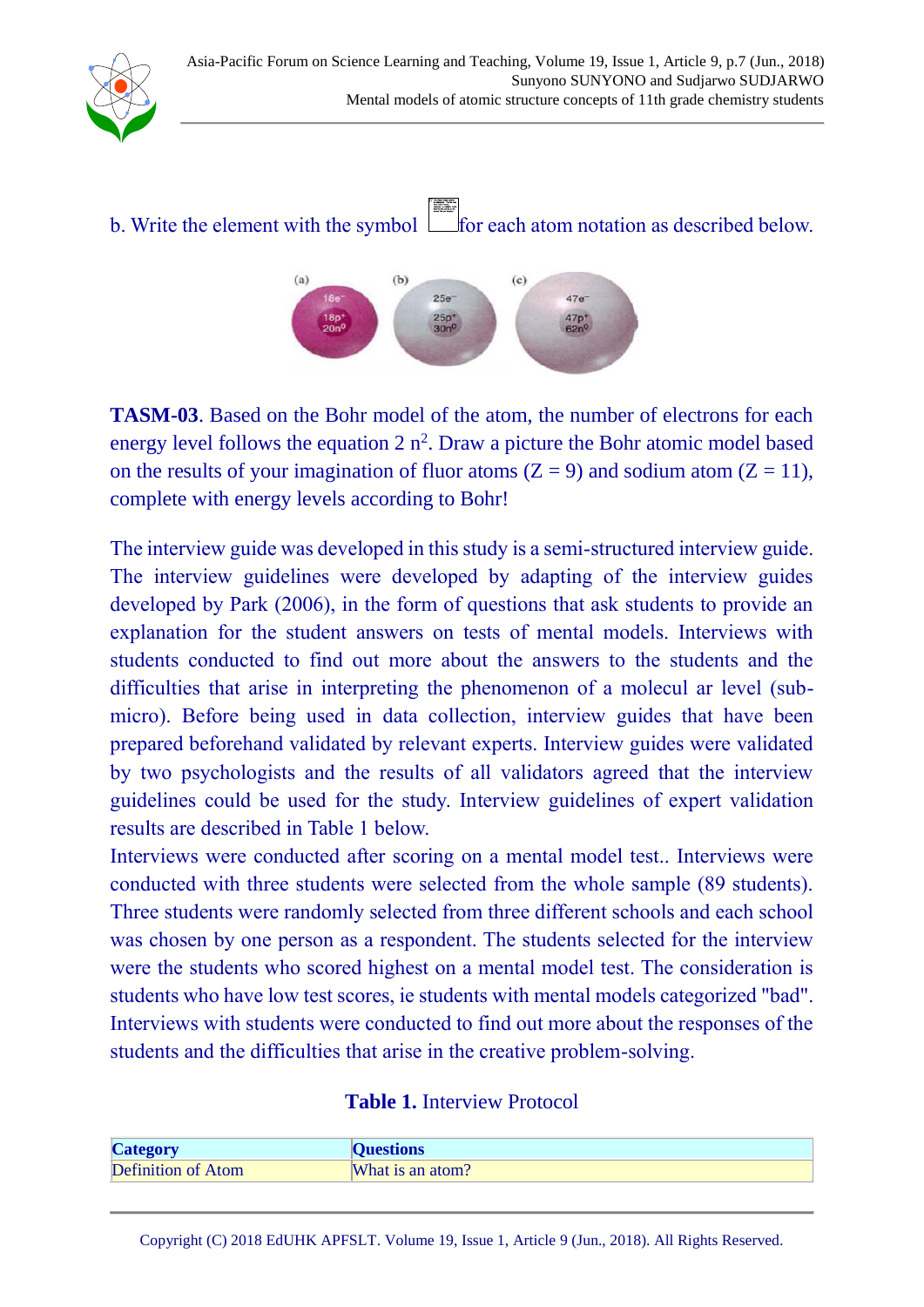

| Previous Knowledge       | 1.<br>Have you studied the structure of atom before taking this       |
|--------------------------|-----------------------------------------------------------------------|
|                          | course?                                                               |
|                          | Are you able to identify any changes that occur in each               |
|                          | process shown by the question No.1 (TASM-01)? How is your             |
|                          | analogy in answering these questions?                                 |
| <b>General Knowledge</b> | Please see the question on TASM-02                                    |
|                          | 1.<br>Please explain or describe the structure of an atom.            |
|                          | 2.<br>Please draw an atom. (you may use any atom as an example)       |
|                          | 3.<br>Tell me about the parts of your drawing of the atom.            |
|                          | 4.<br>Please explain more about your drawing.                         |
|                          | 5.<br>Does your drawing help you to understand the structure of       |
|                          | an atom?                                                              |
|                          | 6.<br>Do you know what is meant by a "model" in science?              |
|                          | 7.<br>Can you give me a model of an atom?                             |
|                          | $\vert 8.$<br>Tell me about your understanding of the atomic model of |
|                          | an atom.                                                              |
|                          | Do those models help you to understand the atomic                     |
|                          | structure?                                                            |
|                          | 10.<br>Can you explain about it?                                      |

#### **Data Analysis**

Data obtained from the results of diagnostic tests and interviews were then analyzed through transcription and categorization, so initial mental models of students could be identified and common general difficulties that occur when dealing with the external representation of the submicroscopic level, especially in the problem solving of the atom model concept. Students' mental models were analyzed by interpreting the answers of students on each question of the test mental models. If the student answers to the questions of the test mental models vary widely, so do the answers grouping students into several types according to a similarity of answers. Types of student answers categorized (sorted) in accordance with the responses of the students starting from no attempts (no answer) to the most appropriate answer. Furthermore, the number of students in each type is expressed as a percentage. This is done by adapting the research conducted by Wang (2007) and Park (2006), where to know the features of an individual's mental model of the student, Wang (2007) and Park (2006) using coding to the explanation of verbal and nonverbal students, and the encoding using the types of student answers as explanations of nonverbal representation of students. Encoding mental model test data is done by giving a score to each student answers according to the type of student answers. Mechanical scoring is done by using a rubric, namely by assessing the students' answers on tests with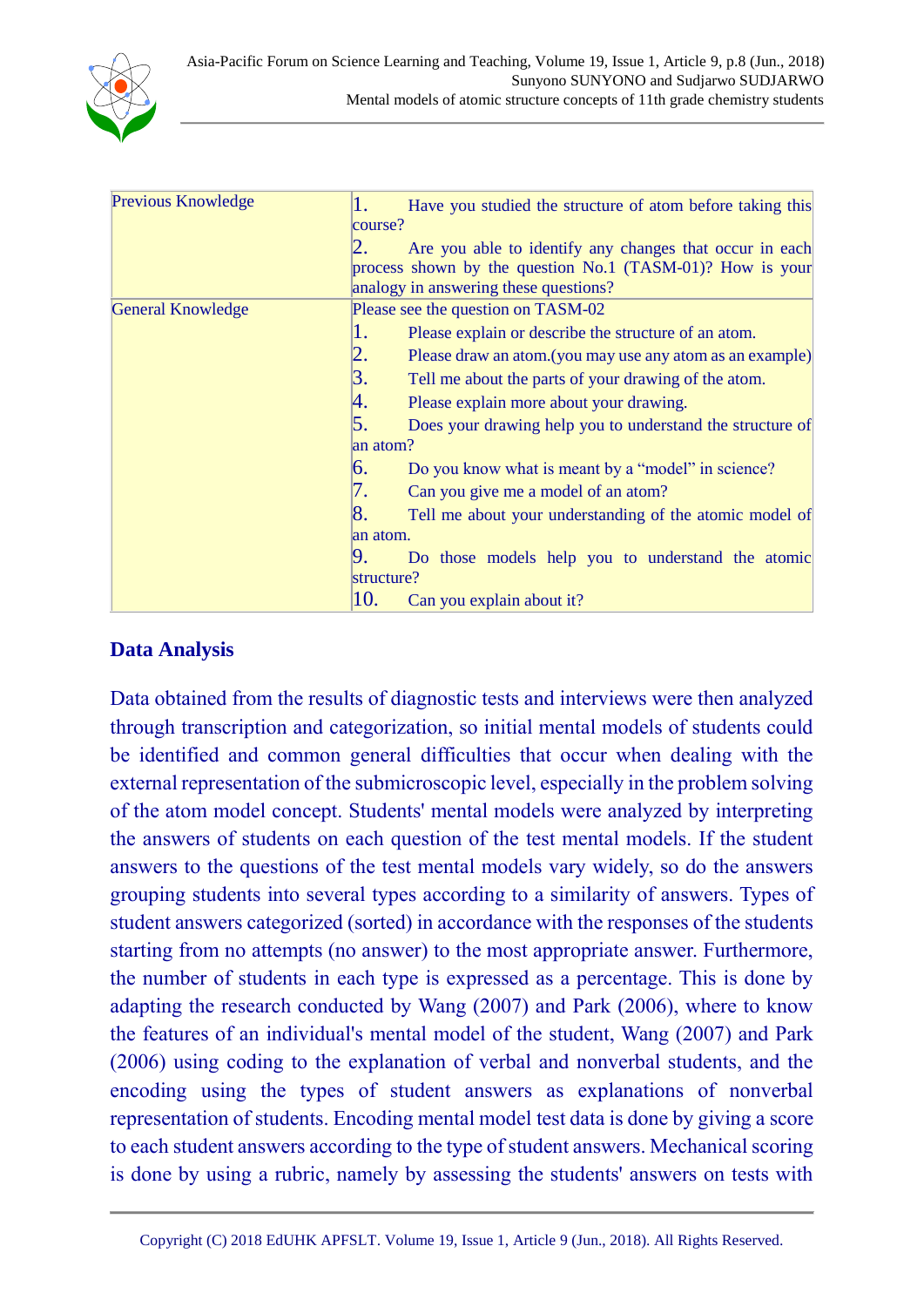

descriptions use the label to determine the level of achievement solve the problem (Sunyono, Yuanita & Ibrahim, 2015). The level of achievement in problem solving are then categorized as a mental model of "very bad/unformed" (where a score  $= 1$ ), "bad" (score  $= 2$ ), "medium" or "moderate" (score  $= 3$ ), "good" (score  $= 4$ ), and "excellent" (score  $= 5$ ).

## <span id="page-8-0"></span>**Results of the research**

The results of the analysis of the emergence of the mental model of students in response to the question No.1 diagnostic test of atomic structure model (TASM-01) will be described here. The results of the analysis of students' answers to TASM-01 are illustrated in Figure 1 below.



**Figure 1.** Percentage of Students with Initial Mental Model on Specific Characteristics for Question TASM-01.

Based on the students' answers to the TASM\_01 question (Figure 1), it can be said that students from three schools (with differing backgrounds) provide responses that are not different, resulting in the same initial mental model, namely "very bad or unformed" and "bad".

Figure 1 shows that the majority of high school students ( $> 67,5\%$ ) consider that the third stage is the process of physical change and only 5,62% who answered that the third stage is the process of chemical change. This means that students do not have sufficient understanding of the structure of atoms and molecules. However, students from school C (students who are in the company's industrial/agro-industry) have a better ability to distinguish the structure of atoms and molecules rather than students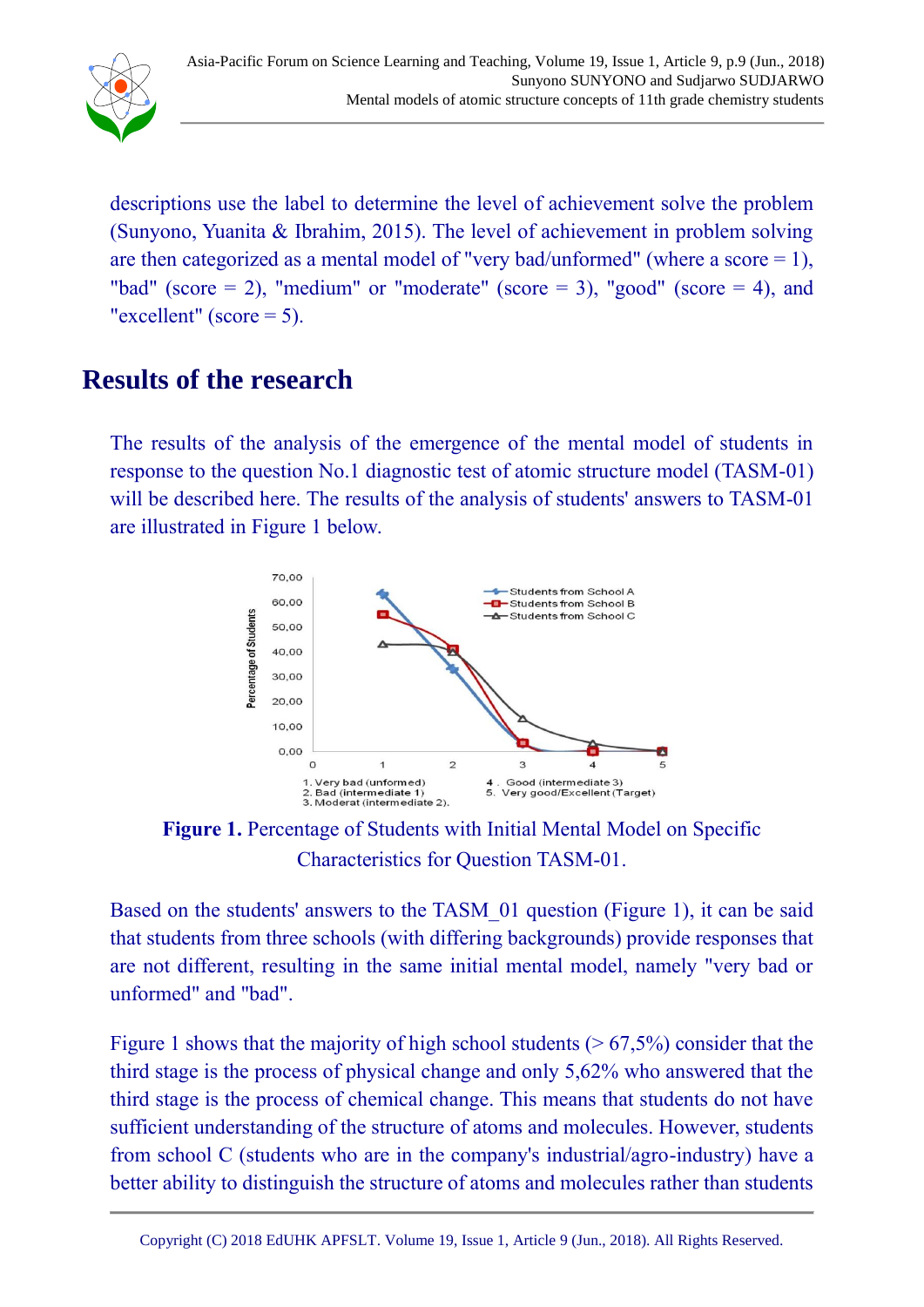

from school A (students who were in the neighborhood of employees and vendors). This is indicated by the responses of students better than students in schools located in the the provincial capital (School A) and near the provincial capital (school B: students in a farming environment). Students who are in the company's industrial/agro-industry (school C) can understand that the second and the fifth process are physical changes, while the third is a chemical change, but it is still not appropriate for explaining why the processes depicted in the diagram are the process of physical and chemical changes. Based on interviews found that students consider splitting diatomic molecule into monatomic molecules (2 separation handball) is a physical change to the analogy "paper torn into two parts" or "wood is broken."

The study provides information that grade 11 students, who have studied the structure of atoms, are still not able to read the submicroscopic diagram well enough to distinguish the structure of atoms and molecules, and also in recognizing the changes of molecules when turning into atoms, the change of compounds into elements, and changes in a substance that does not change the structure of the substance itself. It shows that the senior high school students' initial mental models in understanding the physics and chemical changes are still dominated by the macroscopic level.

Based on interviews found that students consider splitting diatomic molecule into monatomic molecules (2 separation hand ball) is a physical change to the analogy "paper torn into two parts" or "wood is broken." Results of interviews to three students (S1: Students from school A; S2: Students School B; and S3: Students from School C) the following:

*R (Reviewer): Are you able to identify any changes that occur in each process shown by the question No.1? How is your analogy in answering these questions?*

*S1 : Yes, partly. I think the process of 1, 2, and 3, are physical processes, while 4 and 5 are chemical processes. Because I hesitate to read the images, I can hardly make an analogy.*

*S2 : No, so I did not answer the question 1, because the time in high school before, I have never seen pictures like that, explanation and questions were text-only with words. The pictures given puzzle me. Process 2 and 3 are physical processes. In the second process, itcircle do not change, only the colour of their partners are exchanged, while the third process, the ball remains blue-ball just split it, that had*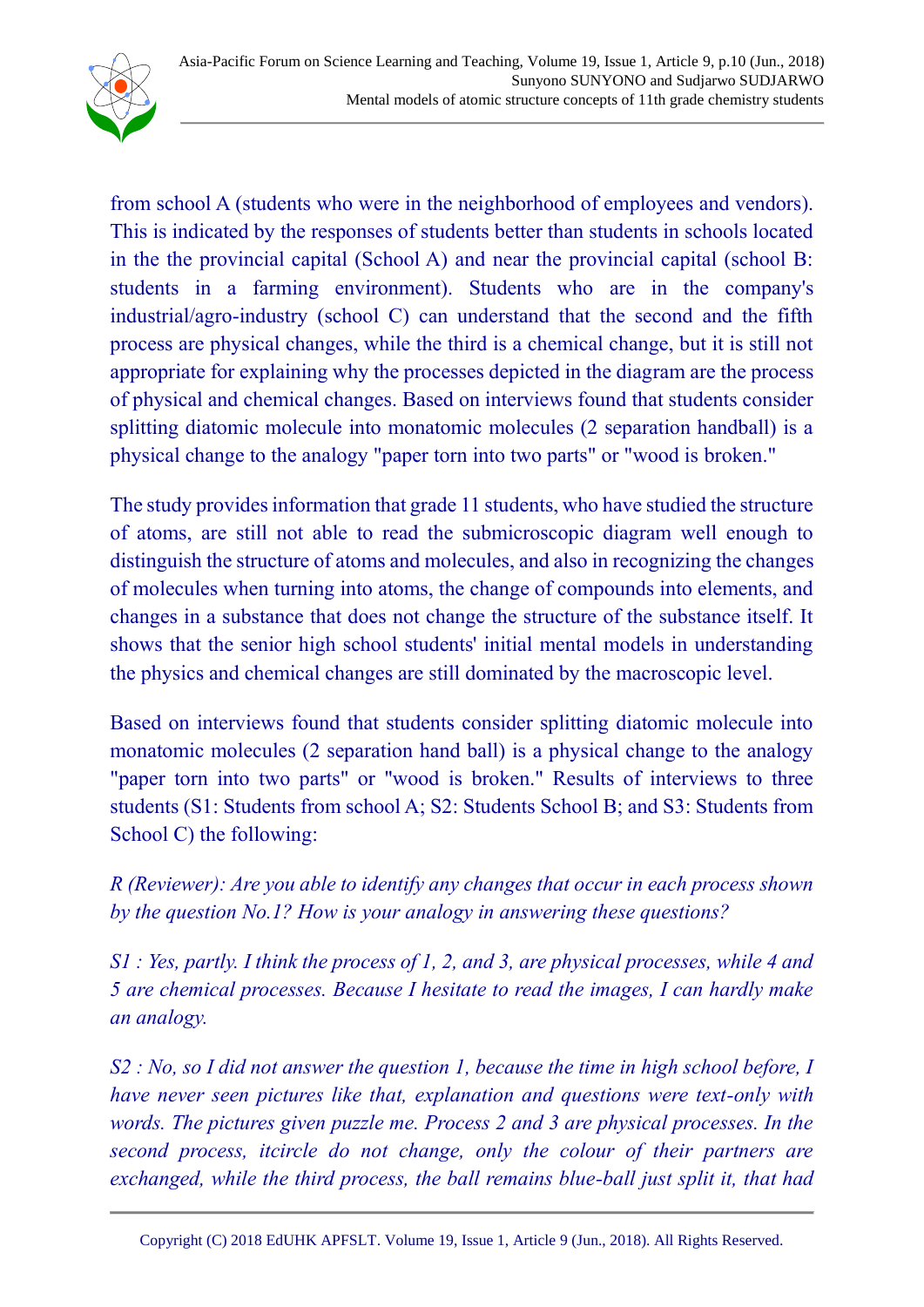

*kept the breakaway coupling. Then I think, process 3 is as if we tore the paper into 2 parts or broken wood.*

*S3 : Yes, partly. I think in the 2 and 3 are the processes of change in physics, while the fifth is a chemical change. My understanding, that chemical changes like the ionic bonds, whereas the physical changes if there are more similar objects repel each other. For the second way: the pictures in pairs balls red and blue are not bound to secede only. While the process 3, is like a ball similar hand in hand. Similar balls will repel each other, so that the balls were split into two due to mutual repulsion. Ehmmm ... it was like we tear the paper or break the wood, so it breaks into two parts.*

The results of interviews with three of the respondents indicate that students' mental models are not good. From the interview, it appears that students are not able to distinguish the structure of molecules and the atomic structure at the level of submicroscopic. Students have difficulty in distinguishing between molecules and atoms when dealing with a visual representation of sub-microscopic images. This finding is consistent with the Park (2006) that students' mental models of chemical phenomena depend on the ability to distinguish between the sub-microscopic structure of molecules and atoms. Therefore, it is necessary strategies that are able to develop the ability to reason, interpret, and represent chemical phenomena well, so that students early mental model hybrid (Vosniadou & Brewer, 1992) can be established to reduce the conflict between the conceptual definition of experts, with the visual images that the students in the molecular structure at the sub-microscopic level.

The question on test number 2 (TASM-02) shows that students are still experiencing difficulty in making the transformation from a verbal representation to a visual representation regarding the nuclear model of the atom. The difficulty is caused by the lack of creative imagination being used by the senior high school students because they did not practice in the instruction that took place. According to students that the learning of chemistry that lasted so far was only done verbally, students were never trained with the visualization of atoms and molecules. The question on TASM-02 is the question of student understanding on the atomic structure model according to the core model.

The results of the analysis of students' answers to the TASM\_02 test question showed that the majority of students are still not able to understand the atom core model, be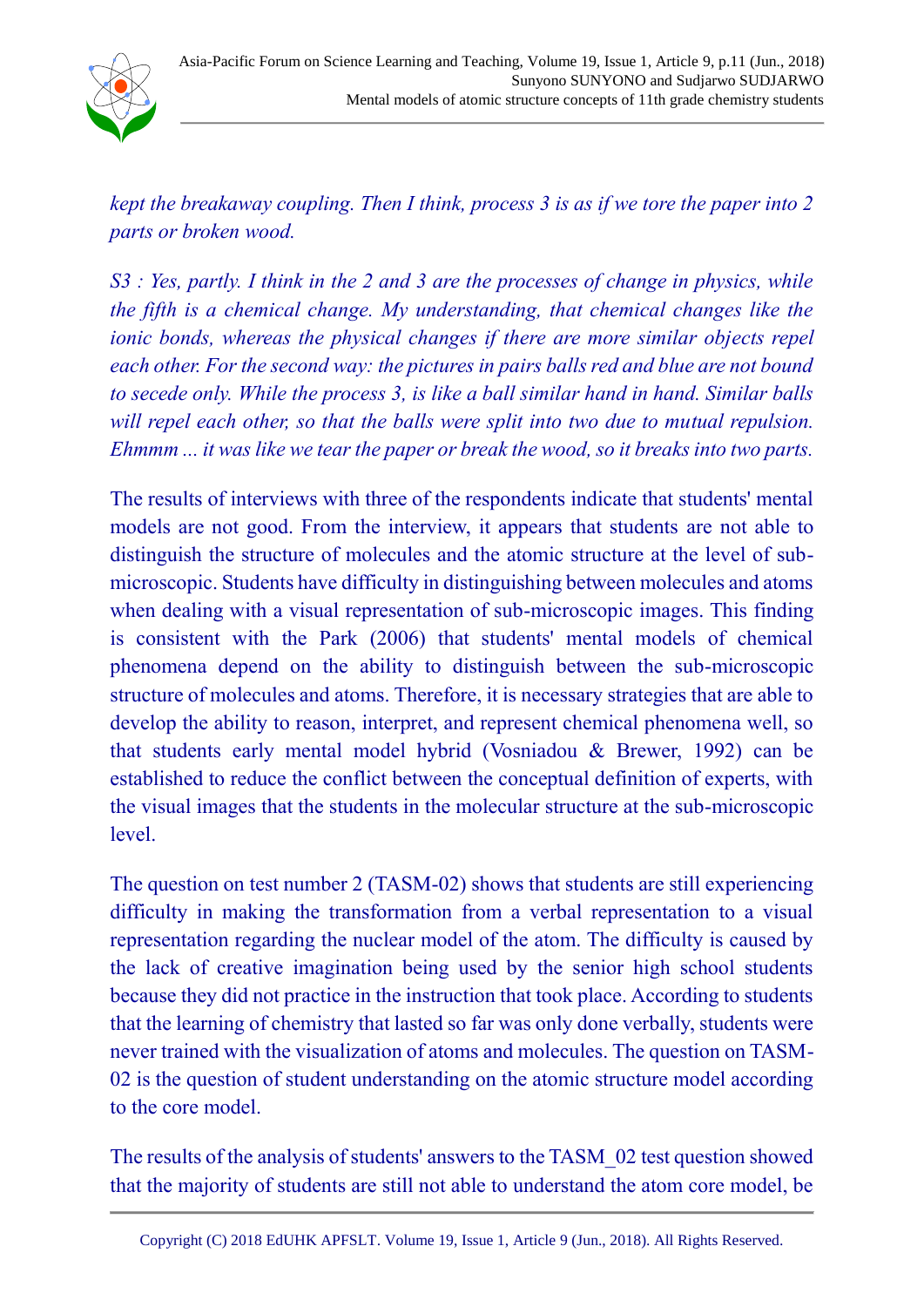they students from schools in cities or students from schools in areas far from cities. As TASM-01, the analysis of the students' answers to TASM-02 has a resemblance (Figure 2). These results indicate that students with their knowledge of chemistry they have learned and taught by teachers are still not able to perform the transformation of macroscopic (experimental phenomena Thomson, Goldstein, Chadwick, and Rutherford) for the sub-microscopic and symbolic phenomenon. Similar to TASM-01, an analysis of students' answers to questions TASM-02 shows that students from school C (students who are in the company's industrial/agroindustry) has the capability to provide a visual representation of the arrangement of atoms based on the theories of Thomson, Goldstein, Chadwick and Rutherford more better than students from school A (students who were in the neighborhood of employees and vendors) and students from school B (students in a farming environment)





Based on questionnaires filled out by the students, it appears that a study on the concept of atomic structure implemented by teachers are not trained 'skills of interpretation and visual representation of the phenomenon of sub-microscopic particles in the atom, so students are not used to the visual representation of the particles in the atom. Students transform the phenomenon of visual to verbal or otherwise through the ability of creative imagination on the structure of the particles in atoms, then adjust the image sub-microscopic of parts of atoms, then the student is asked to write the arrangement symbolic of electrons, protons, and neutrons in the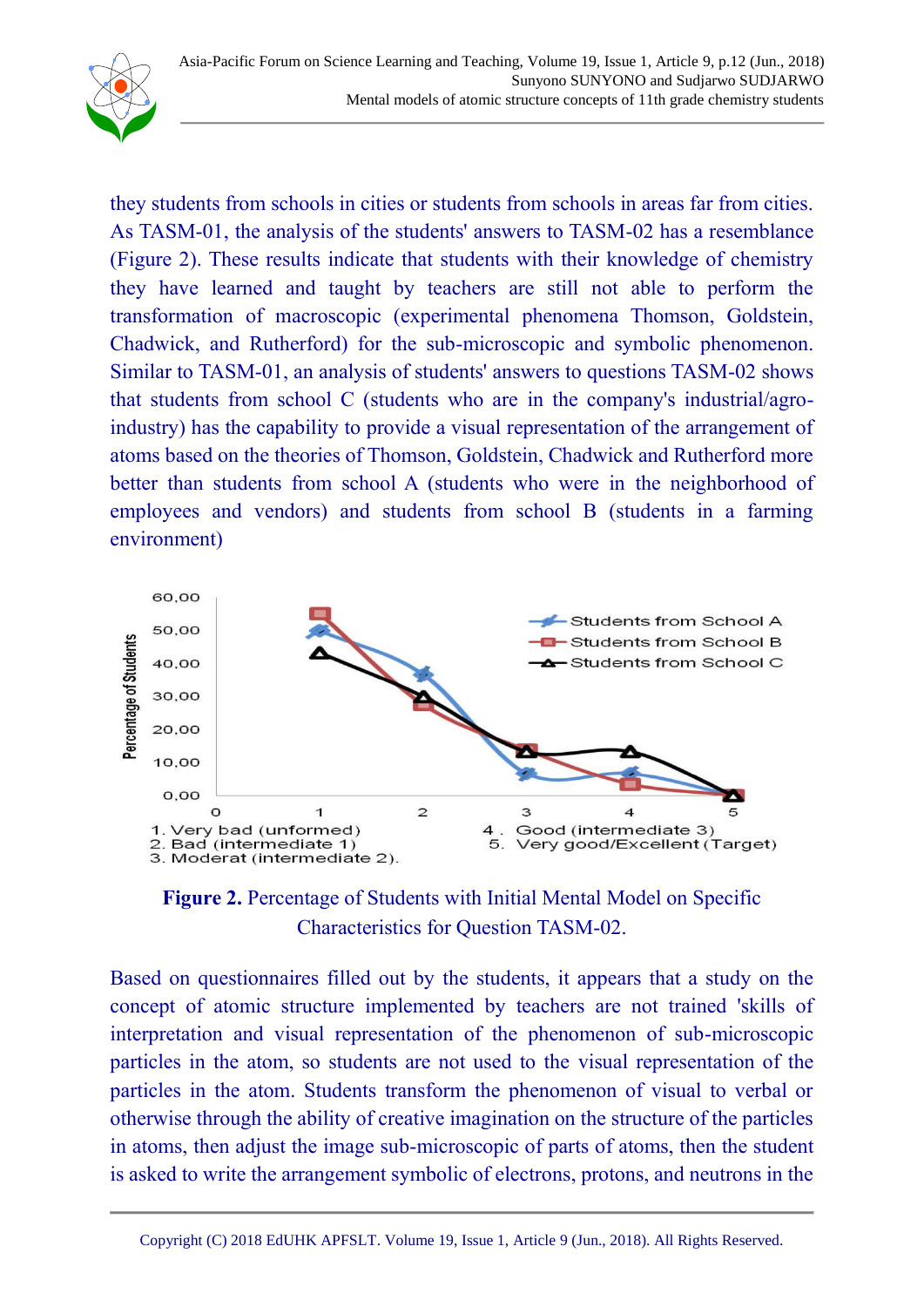

atom based on the visual image. The visual image that has made the students be very simple and most (43.82%) are unlikely to distinguish between the atomic model of Rutherford and Bohr atomic model. Students' mental models in response to questions TASM\_02 showed that students had difficulty in making the transformation of chemical phenomena of submicroscopic to macroscopic and symbolic or otherwise.

The difficulties of the students in understanding the atomic theory (Thomson, Goldstein, Chadwick, and Rutherford) is due to students not involved with sub microscopic phenomena in the learning undertaken by their teachers at school. Nonetheless, students are able to put the symbols correctly. Where the symbol of chemistry is used to define a substance or represent a process or any changes that take place (Park, 2006). This finding appropriate studies before that the understanding of chemical concepts cannot be achieved only by involving rote verbal only, but also requires an understanding of the phenomenon of representation of the structure of sub-microscopic molecules or atoms (Coll & Treagust, 2003; Hilton & Nichols, 2011; Park, 2006). In this case, Coll (2008) found that the ability of learners to operate or use their mental models to explain the events that involved the use of representations of sub-microscopic very limited, so there is a need to train learners in interpreting the phenomenon of sub-microscopic through instruction involves three levels of chemical phenomena.

Based on interviews found that the difficulties faced by such students are more due to students not getting experience in making an interpretation of the electron orbit according to Bohr. On interviews appears that students from school A and school B had difficulty in explaining, describing, and interpreting visual images of the atom and its structure is based on the theory of Thomson and Rutherford. While students from school C has more ability in explaining and interpreting visual images. The interview results showed that students had difficulty in maintaining his understanding of the phenomenon of electrons in atoms through learning only made orally, so the mental model does not form properly. These results also indicate that students have been able to image the atomic structure sub-micro in a simple manner, namely by means of symbols, but the difficulty in translating the verbal image.

Associated with the understanding of the electron orbit according to Bohr poured into question TASM\_03, where students are asked to make the transformation from verbal to visual and symbolic representation or otherwise regarding the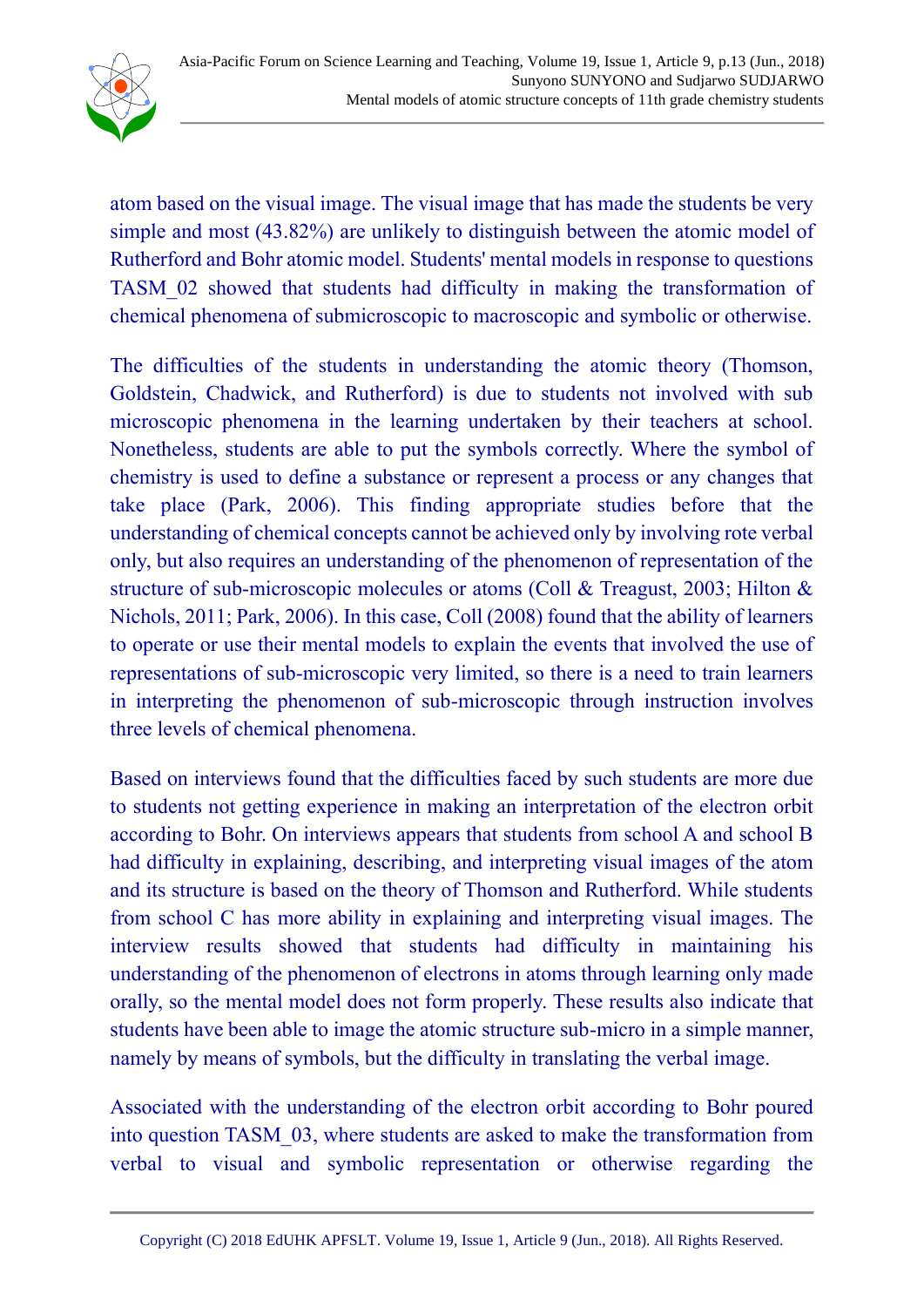

determination of electron orbit according to Bohr then create a visual image through an energy level diagram.

The result of the analysis of student answers to the TASM-03 question is illustrated in Figure 3 below. Analysis of the students' answers to the TASM-03 question showed similar results with the results of the analysis of TASM-01.



**Figure 3.** Percentage of Students with Initial Mental Model on Specific Characteristics for Question TASM-03.

These results indicate that the 11th graders who have studied the topic of atomic structure are still having trouble in making the transformation phenomenon of verbal to the visual phenomena of the atomic theory of Bohr. However, the percentage of students from schools located far from the provincial capital, which has high mental models, is higher than the percentage of students who were in the neighborhood of employees and vendors, and students in a farming environment (Figure 3). Thus, it can be said that the majority of students have difficulty in representing the submicroscopic phenomena of the Bohr atomic theory, whether students from schools in the provincial capital, as well as students from schools far from the provincial capitals. Interviews showed that the difficulties faced by such students is more due to students not getting experience in making an interpretation of the electron orbit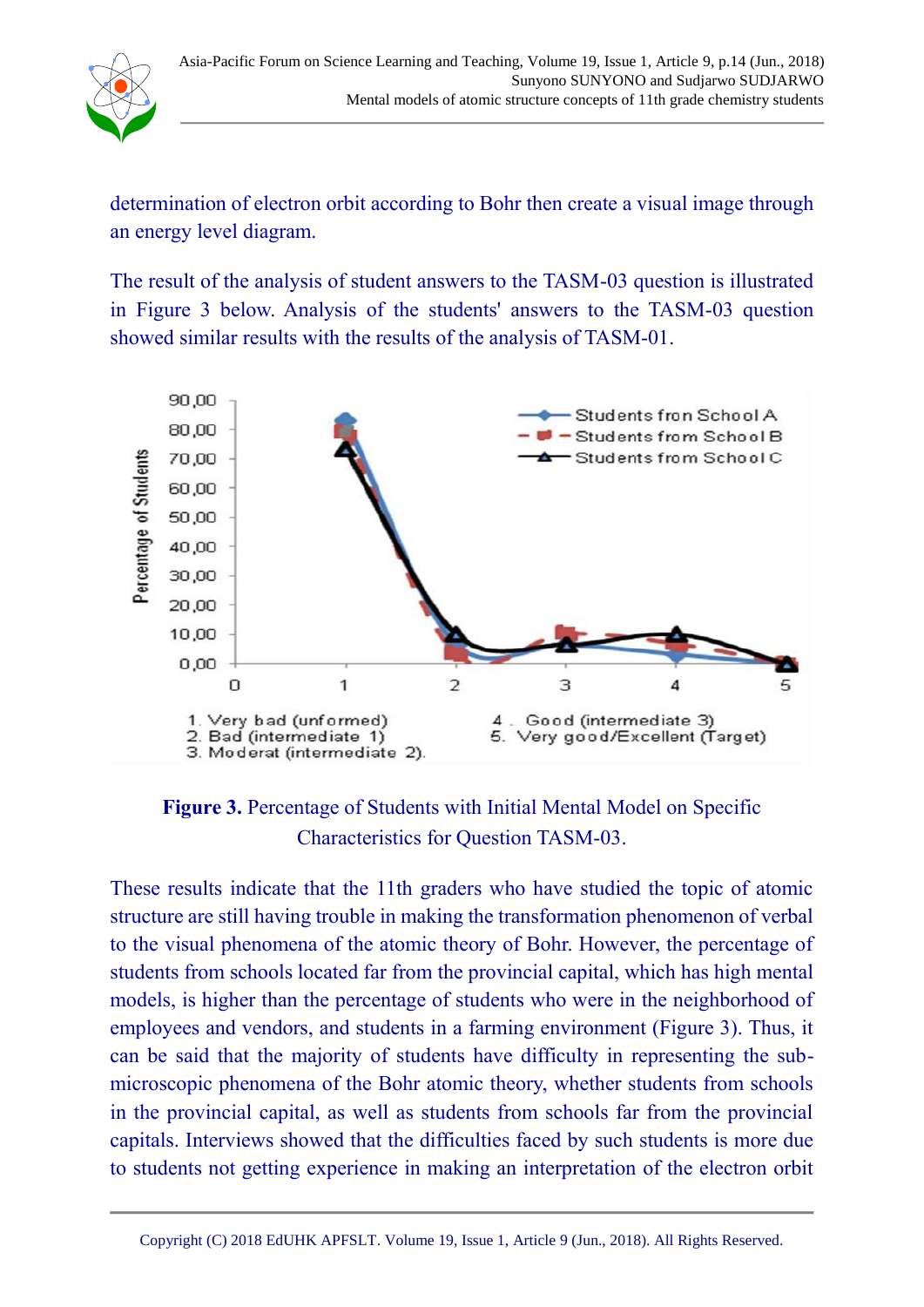

according to Bohr. Student difficulties in representing the sub-microscopic phenomena of the Bohr atomic model can be seen from the examples of student answers the following:

**S1:** student from School A



Overall, for all the students from the three schools of different categories, the analysis shows that the majority of students ( $> 70.00\%$ ) have a mental model in understanding the Bohr orbit is within the category of "very bad" and "bad", or the characteristics of mental models "unformed" and "intermediate 1.

Analysis of the students' answers to questions TASM-03 showed that some students (16.85% students in a farming environment and 14.61% students who were in the neighborhood of employees and vendors, and students who are in the company's industrial/agro-industry) is actually able to interpret and make the transformation to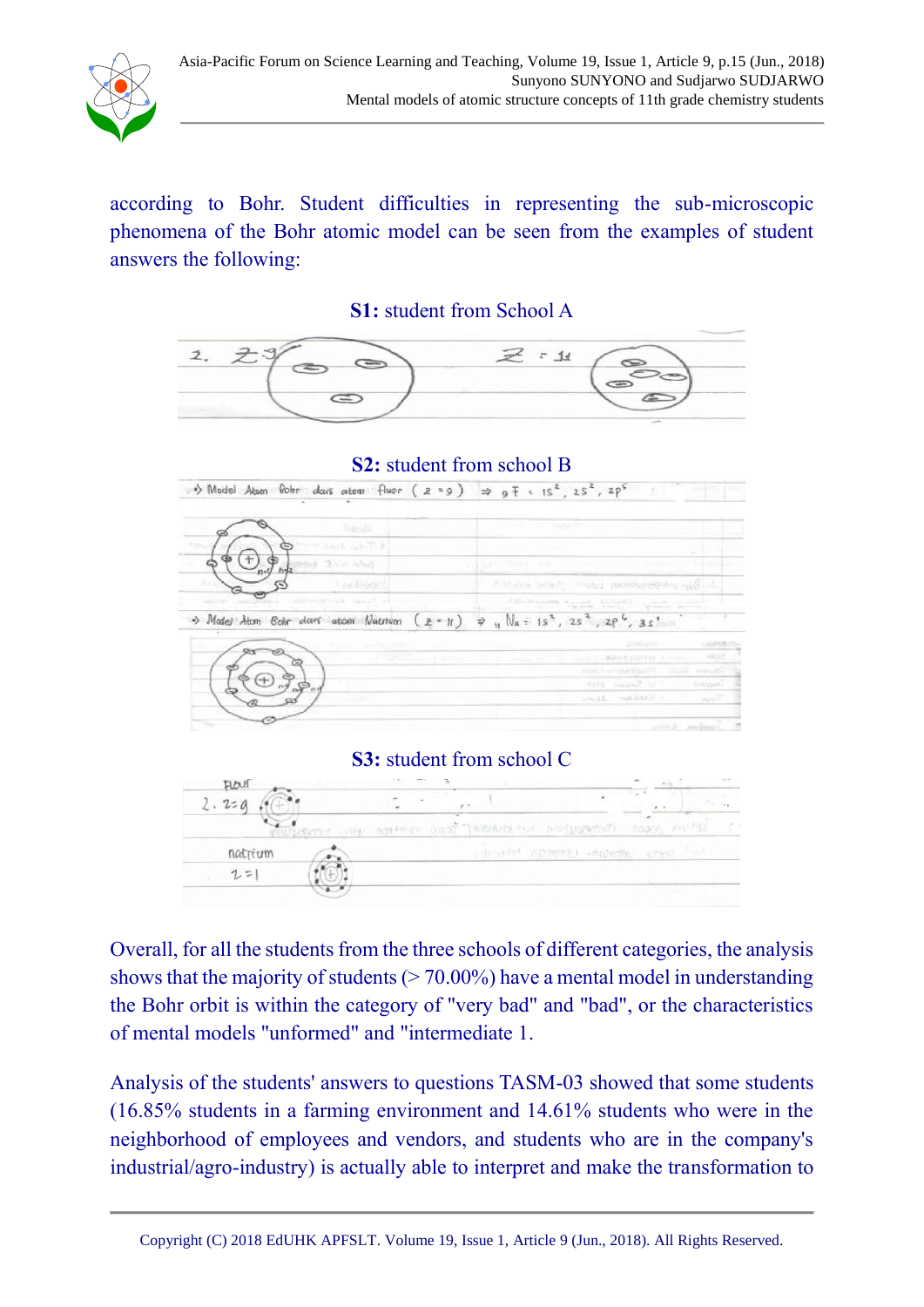

a particular phenomenon, but there are a misunderstanding in describing the atomic model of fluorine and sodium. Students from school A is not able to represent the Bohr model of the atom fluorine and sodium through the visualization of images, where the arrangement of electrons is placed entirely inside the circle is created. The image is contrary to the theory of the Bohr atomic model. Furthermore, students from school B and students from schools C to draw models of fluorine and sodium are in accordance with the Bohr model, but there is a mistake in preparing the skin of electrons in atoms. Before they make the visualization of images, students draw up electrons in the s and p orbitals in advance. This is not the Bohr model, but the model of wave mechanics.

Based on the analysis of students 'answers, it seems that the students' answers to questions about the atomic model of Bohr have disturbed with mechanical model of waves, namely by creating electron configuration using a system of orbital of s, p, d, f, whereas what is required is the Bohr model are familiar with the term orbital. However, students who are in the company's industrial/agro-industry has the more precise answer than students from both schools the other. As a result of an error in interpreting the arrangement of electrons in an atom, the students' answers to questions TASM-03 produces the mental model with the category of "very bad" and "bad." The results of interviews with three students showed that the ability to make the interpretation in distinguishing Bohr model of the atom and the wave mechanics model visually is not trained in the instruction by the teacher. According to students, the atomic model of wave mechanics was not studied in detail as they learn. During the study the atomic structure of matter, the students only learn verbally, students are not given the experience in interpreting Bohr electron orbit and the energy that accompanies the movement of the electron in its path, nor trained in understanding how to model the mechanical waves in explaining the position and behavior of electrons in atoms.

### <span id="page-15-0"></span>**Discussion**

The results of this study indicate that learning only emphasizes the verbal representation will result in the student having difficulty in understanding the chemical material, especially on the concept of atomic structure. The student difficulty lies in the interpretation of the phenomenon of sub-micro about models of

Copyright (C) 2018 EdUHK [APFSLT.](http://www.eduhk.hk/apfslt) Volume 19, Issue 1, Article 9 (Jun., 2018). All Rights Reserved.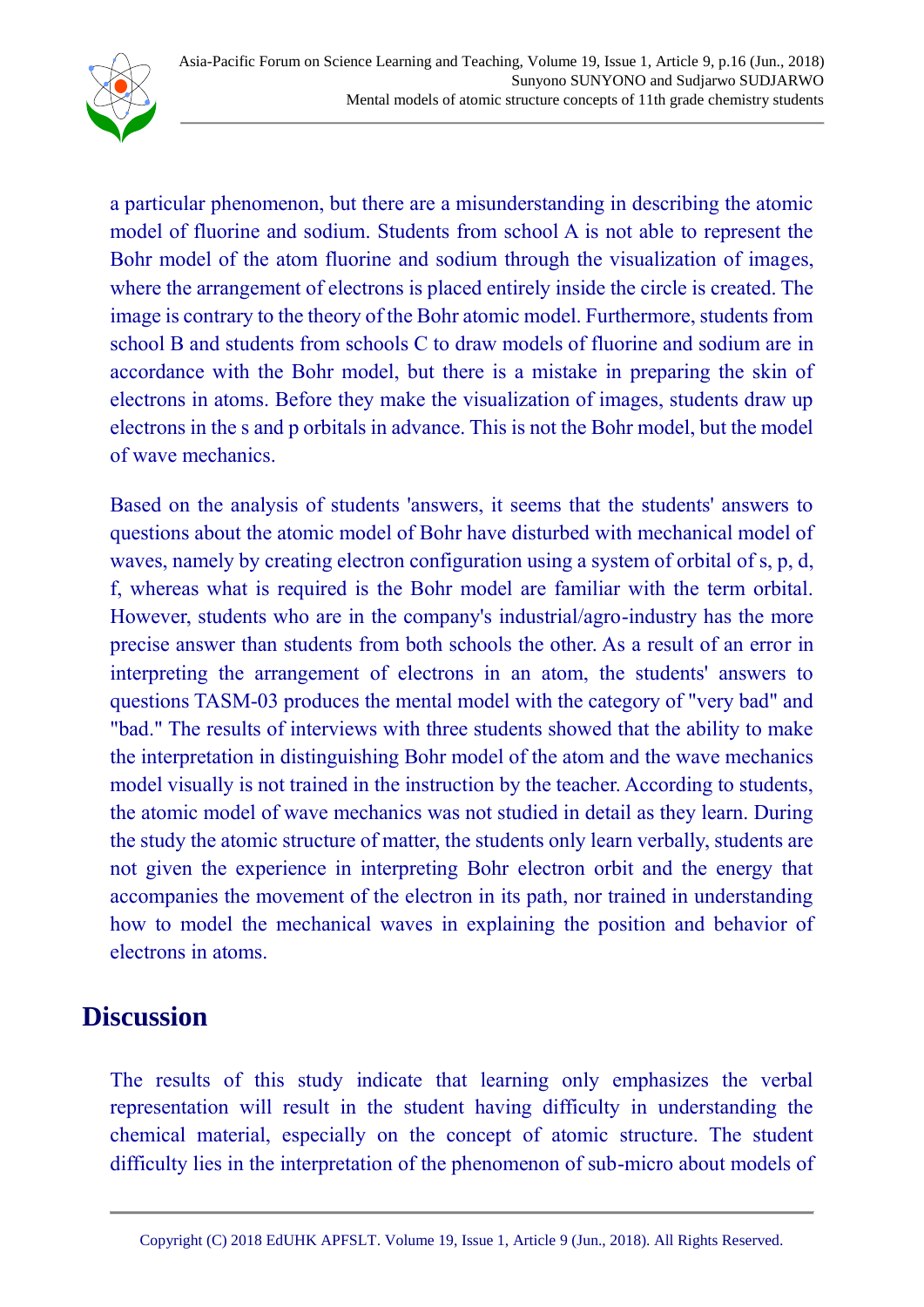

atoms and distinguishes based on visual images created by students. The difficulties can also be caused due to the characteristics of the atomic model of an abstract nature of sub-microscopic scale, and in learning, students are not trained in conducting imagination representation of the phenomenon of sub-micro. These results are consistent with studies of Suits & Hypolite (2004) reported that students were not given learning with visual representation model of the atom, would have difficulty in understanding the phenomenon of the Bohr model of the atom when they learn, this is probably due to the abstract nature of the atomic model representation. Chemistry learning can be done through visualization or conceptual model expressed through the image of the structural model that describes the relationship between the concepts chosen by the students in creative problem-solving (Hilton & Nichols, 2011). Therefore, learning the concept of an atomic structure should be done through modeling. Modeling structures used in learning are able to lower cognitive positively, so that the effectiveness of learning within easy reach, the level of student understanding becomes higher, and eventually, students will experience satisfaction in learning (Hsu, 2014). In addition, it is also necessary a strong effort in learning to form a mental model of students, so that students' awareness in learning can be improved (Chudzicka-Czupała, Lupina-Wegener, Borter & Hapon, 2013).

The research findings show that most students have an understanding of chemistry on a macro scale with a simple structure, as a result of the lack of students' understanding of the relationship between the macro, sub-micro, and symbolic levels. If the students' understanding can be improved, then the mental model's students will be able to be cultivated and persist longer in their brains. The effects of scientific imaginative are not always direct, but tend to be durable (Hu et al., 2013) and mental models students will be easier to upgrade to a "target" (Sunyono & Yulianti, 2015). So, students use models to connect the observed phenomena and scientific explanations, and through this process, they form their own mental models (Park, 2006)

One implication of this research is the study of chemistry at the high school need to be established with a strategy that is able to optimize the ability of the creative imagination of students in an effort to improve the ability to reason, interpret and represent the molecular scale chemical phenomena. Learning by involving multiple representations is that students have the ability to reason, interpret, and represent a molecular level chemical phenomena, so that students can more easily solve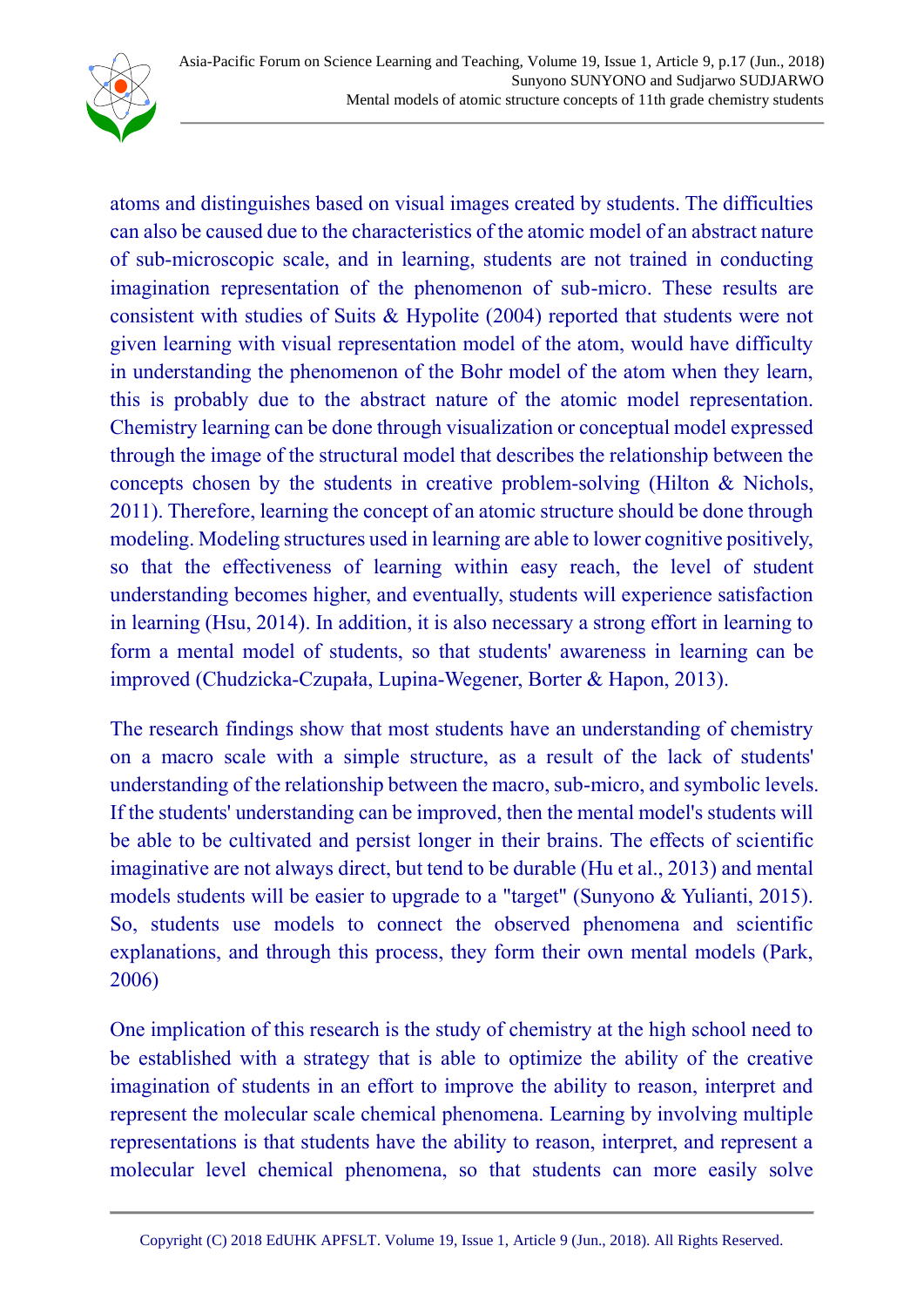

chemical problems associated with abstract concepts, such as the concept of atomic structure. Referring to the statement some experts that the mental model is an internal representation that can be used by a person to think, to reason, interpret, predict, and provide an explanation of an object encountered (Cañas, Antoli & Quesada, 2001; Greca & Moreira, 2000) , it can be said that the mental models affect the cognitive development of students. Thus, the model student mental models can be built from the experience, training, and learning. Therefore, learning by involving visual representations related to chemical phenomena will be very helpful in fostering students' mental models (Sunyono, Yuanita & Ibrahim, 2015). Learning chemistry with a focus on image/visualization is part of the imaginative pedagogy that can expand and enrich the students' ability to reason.

Another indication of the results of this study is the implementation of learning chemistry in some schools in the province of Lampung - Indonesia is still not oriented to the optimization capabilities of the creative imagination of students. Learning that takes place has not been able to facilitate students in using the imagination's ability to develop the skills of thinking and reasoning power is high. The difference between the results of students from different schools because of differences in the application of learning strategies from teachers. In this case, the school is located far from the provincial capital (School C: students who are in the company's industrial/agroindustry) are likely to be able to excite the imagination of students, so that students' mental models that appear better than students who were in the neighborhood of employees and vendors or students in a farming environment. The results of interviews with students illustrate that schools located far from the provincial capital have implemented learning by using visualization to describe the structure of atoms and molecules. Visualization is done simply by using materials that exist around students such as fruits (oranges, guava, fruit distance, and others). This can be seen from students' answers to the mental model tests that provide a better visual representation of atomic structure than schools in the provincial capital (school A) and schools close to the provincial capital (school B). Thus, it can be said that the learning strategy applied in schools located far from the provincial capital is more appropriate in generating the students' creative imagination compared to schools located in the provincial capital and schools close to the provincial capitals.

## <span id="page-17-0"></span>**Conclusions**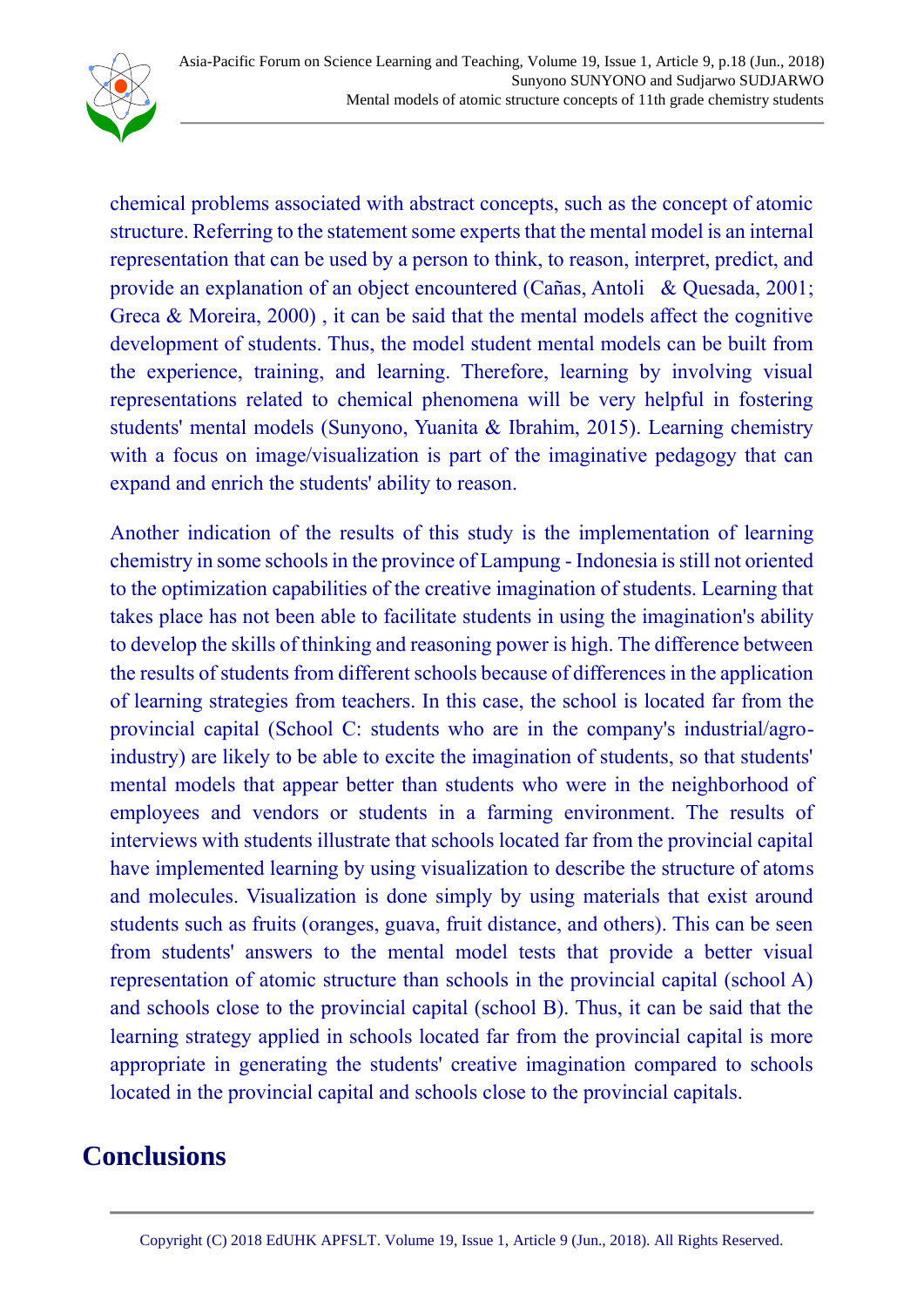

Based on these results be can be concluded that (1) Based on these results we can say that (1) The majority of high school students still have an understanding of chemistry at the macro level, the ability of reasoning is only able to produce a very simple mental model that is still in the low category. Lack the ability to reason, to represent and interpret the phenomenon of sub-microscopic concepts of atomic structure can blunt of the power of students' mental models in understanding chemical phenomena become less well established. (2) Students who are in the company's industrial/agro-industry generally have a mental model of verbal and visual in category intermediates\_3 and the target. While students in a farming environment and students who were in the neighborhood of employees and vendors has a mental model that is dominated by the verbal model to the category of "very bad" and "bad" or characteristics of mental models "unformed" and "intermediate\_1". It is very difficult to produce a mental model "target" or "very good". (3) Students who do not use their creative imagination to the fullest ability, they will have difficulty in interpreting the phenomenon of chemistry students to develop a mental model. This is due to among others: (a) identifying external representations (verbal and visual) about the position of electrons, protons, and neutrons in an atom according to each model of the atom (particle models, core models, and wave mechanics). (b) transforming the sub-microscopic representation (visual) to verbal and symbolic or vice versa. It shows that the students have a poor ability to do creative imagination to construct their mental models. (c) the imagination of the students has not focused properly, the ability to draw and describe the phenomena of atomic structure deviates from the supposed image. This causes the student's ability to comprehend visual images (sub-microscopic level) becomes lower, consequently to achieve mental models with the category of "target" becomes difficult. Therefore, there should be an effort to cultivate a mental model "intermediate" or a mental model of "hybrid", i.e. mental models that can foster the ability to think to bridge the conflict between conceptual knowledge with visual images at the sub-microscopic level.

## <span id="page-18-0"></span>**References**

- Buckley, B. C., & Boulter, C. J. (2000). *Investigating the Role of Representations and Expressed Models in Building Mental Models*. The Netherlands: Springer Netherlands. Retrieved from [http://link.springer.com/chapter/10.1007/978-94-010-0876-1\\_6.](http://link.springer.com/chapter/10.1007/978-94-010-0876-1_6)
- Cañas, J.J., Antoli, A., & Quesada, J.F., 2001. "The Role of Working Memory in Measuring Mental Models of Physical Systems." *Psicolõgica*, No. 22. Retrieved from [https://pdfs.semanticscholar.org/e706/66442023197389ed9b145bc8f7b0305e3528.pdf.](https://pdfs.semanticscholar.org/e706/66442023197389ed9b145bc8f7b0305e3528.pdf)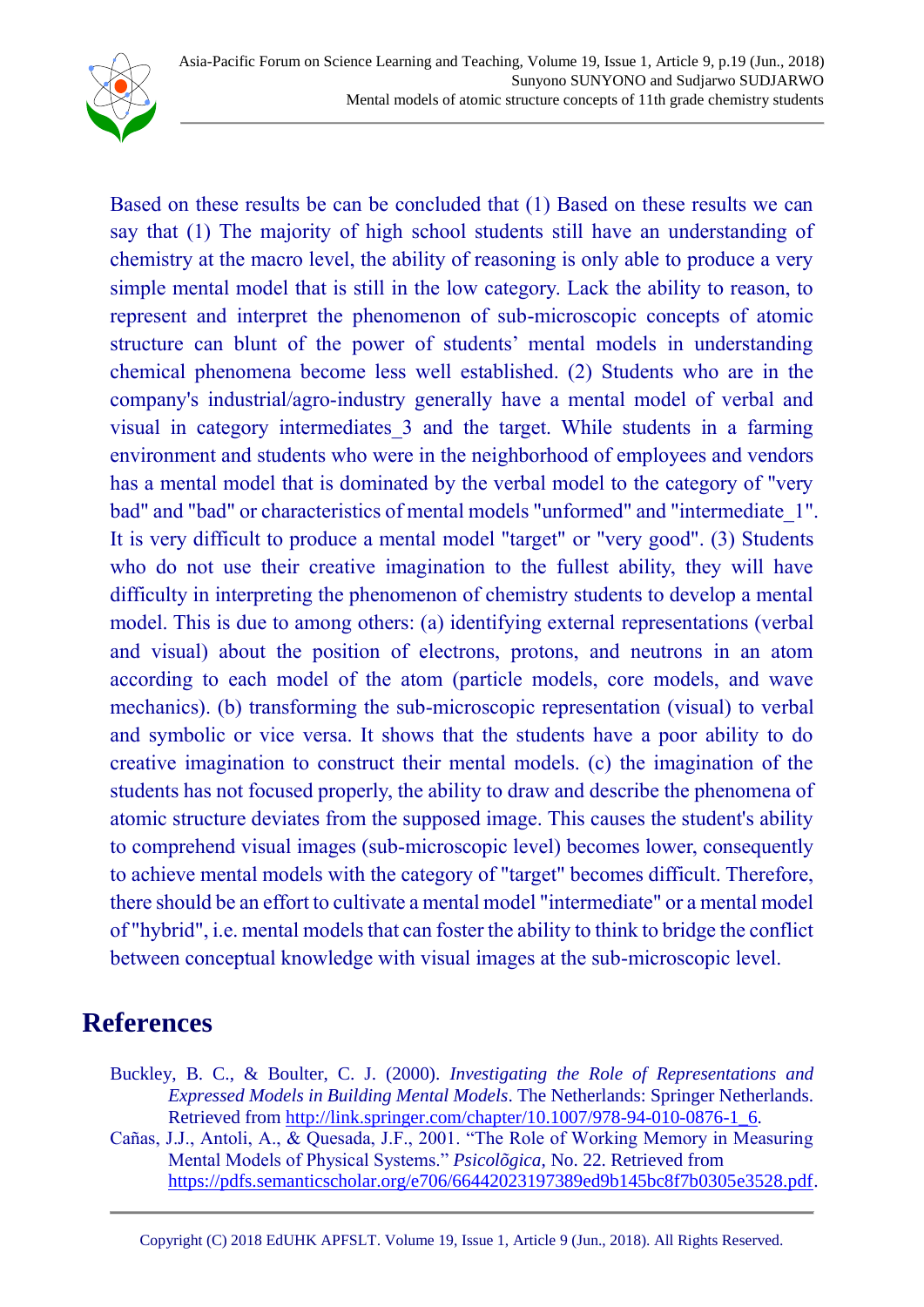

- Chittleborough, G., & Treagust, D. F. (2007). The Modelling Ability Of Non-Major Chemistry Students And Their Understanding Of The Sub-Microscopic Level. *Chemistry Education Research and Practice*, *8*(3), 274–292. doi: 10.1039/B6RP90035F.
- Chudzicka-Czupała, A., Lupina-Wegener, A., Borter, S., & Hapon, N. (2013). Students' attitude toward cheating in Switzerland, Ukraine, and Poland. *The New Educational Review, 32 (2)*, 66-76.
- Coll, R. K. (2008). Chemistry Learners' Preferred Mental Models for Chemical Bonding. *Journal of Turkish Science Education*, *5*(1), 22–47. doi: 10.12973/tused.10178
- Coll, R. K. & Treagust, D. F. (2003), Investigation of secondary school, undergraduate, and graduate learners' mental models of ionic bonding. *J. Res. Sci. Teach*., 40(5), 464–486. doi:10.1002/tea.10085.
- Devetak, I., Erna, D.L., Mojca, J., and Glažar, S.A. (2009). "Comparing Slovenian Year 8 and Year 9 Elementary School Pupils' Knowledge of Electrolyte Chemistry and Their Intrinsic Motivation. *Chem.Educ. Res. Pract.*, 10, p. 281–290. Doi: 10.1039/b290833j.
- Franco, C., Lins de Barros, H., Colinvaux, D., Krapas, S., Queiroz, G., & Alves, F. (1999). From scientists' and inventors' minds to some scientific and technological products: relationships between theories, models, mental models, and conceptions. *International Journal of Science Education*, 21(3), 277–291. doi: 10.1080/095006999290705.
- Gilbert, J. K. (1997). *Exploring models and modelling in science education and technology education*. Reading, England: The University of Reading
- Greca, I. M., & Moreira, M. A. (2000). International Journal of Mental models, conceptual models, and modeling. *International Journal of Science Education*, 22(1), 1–11. doi: 10.1080/095006900289976.
- Hilton, A., & Nichols, K. (2011). Representational classroom practices that contribute to students' conceptual and representational understanding of chemical bonding. *International Journal of Science Education*, 33(16), 2215–2246. doi: 10.1080/09500693.2010.543438
- Hsu, L. (2014). Modeling determinants for the integration of Web 2.0 technologies into hospitality education: A Taiwanese case. *The Asia-Pacific Education Researcher*, 24(4), 625–633. doi: 10.1007/s40299-014-0208-z.
- Hu, W., Wu, B., Jia, X., Yi, X., Duan, C., Meyer, W., & Kaufman, J. C. (2013). Increasing students' scientific creativity: The "Learn to Think" Intervention Program. *Journal of Creative Behavior*, 47(1), 3–21. doi: 10.1002/jocb.20.
- Johnson-Laird, P. N. (1980). Mental models in cognitive science. *Cognitive Science*, 4(1), 71– 115. Doi: 10.1207/s15516709cog0401\_4.
- Johnstone, A. H. (1993). The development of chemistry teaching: A changing response to changing demand. *Journal of Chemical Education*, 70(9), 701–705. doi: 10.1021/ed070p701.
- Park, E. J. (2006). *Student perception and conceptual development as represented by student mental models of atomic structure*. The Ohio State University. Retrieved from https://etd.ohiolink.edu/rws\_etd/document/get/osu1150442841/inline.
- Park, E. J., & Light, G. (2009). Identifying atomic structure as a threshold concept: student mental models and troublesomeness. *International Journal of Science Education*, 31(2), doi: 10.1080/09500690701675880.
- Rickheit, G., & Sichelschmidt, L. (1999). Mental models: Some answers, some questions, some suggestions. In *Mental Models in Discourse Processing and Reasoning* (Vol. 128, pp.